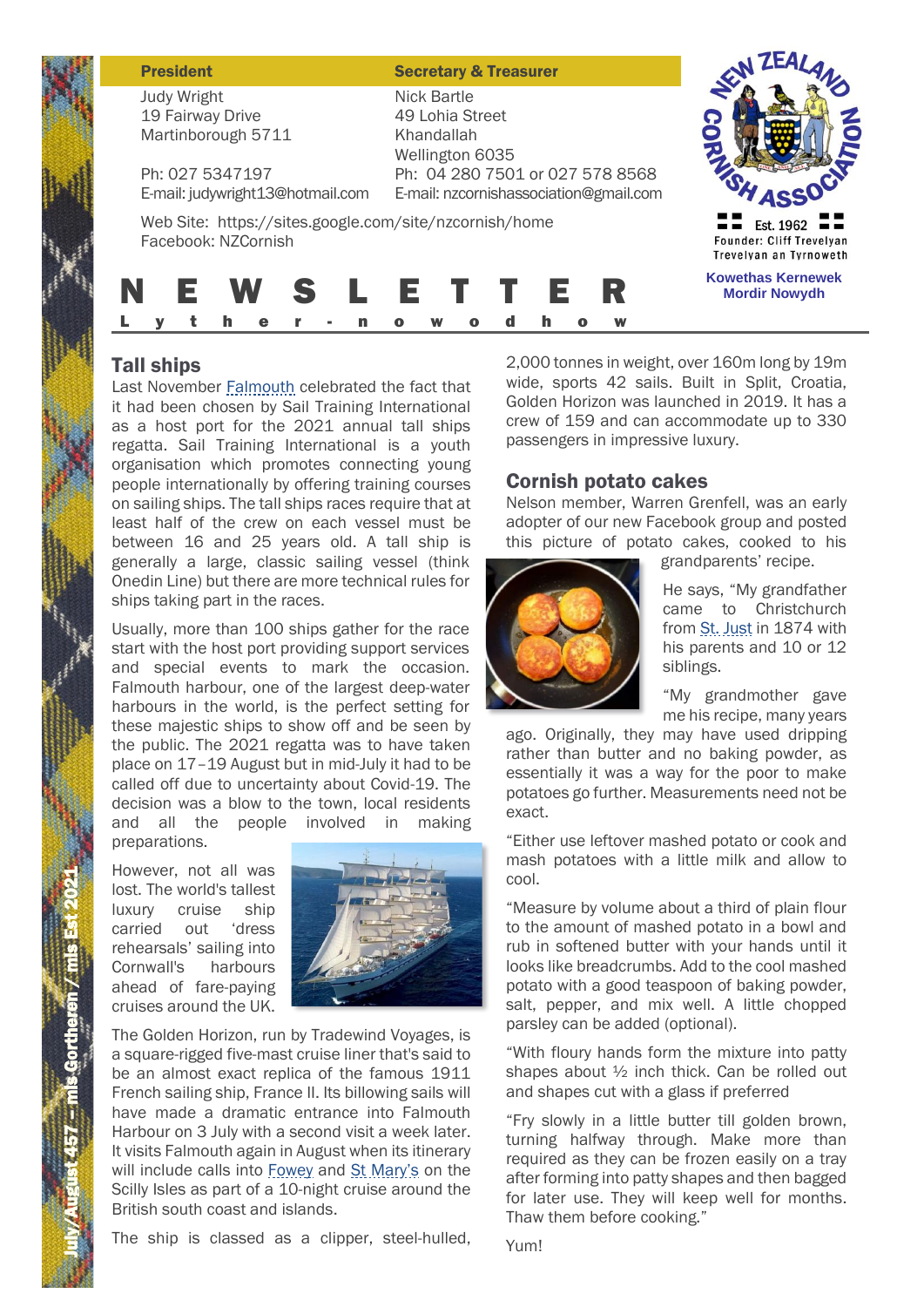#### ScoMo at G7

Scott Morrison (ScoMo), the Australian Prime Minister, was invited to attend some of the G7 Summit in Carbis Bay. What he did afterwards got him into trouble at home.

Mr Morrison has Cornish ancestors and took the opportunity to do some 'full-immersion' research into his roots. His sixth-great grandparents, John and Jane Roberts, lived and died in St Kevern. ScoMo went to visit their grave and, while in the village, dropped into the Three Tuns pub to get some "proper English pub grub" and wash it down with some local beer. In his efforts to gain an indepth taste for Cornish life, he also visited the Old Quay House in Hayle and Jamaica Inn at Bolventor. The press photographed him in physically close to pub staff without a mask. From the viewpoint of Australians subject to travel and social restriction his side-trip appeared to be a 'pub crawl' and a holiday. It did not go down well.

William was born in 1755, the youngest son of John & Jane Roberts, and was a naughty boy. He stole "five pound and a half weight of yarn" from a Launceston trader in 1786. He was caught and

tried at Bodmin Assizes and was probably held in custody at Bodmin Jail which had been built only a few years earlier. Again ScoMo provided the press with unfortunate photo opportunities



when he visited the jail that has recently been reincarnated as an historic tourist attraction.

William Roberts was later held in prison hulks off the shore of Plymouth before being transferred to the Scarborough, one of the First Fleet of 11 ships to sail to Australia. The fleet left Portsmouth in May 1787 and arrived in Sydney Cove on 26 January 1788. The date of the First Fleet's arrival, seen as the start of Australia's colonisation by white settlers, is now celebrated as Australia Day. It is highly controversial and has been branded as "Invasion Day", with Indigenous groups campaigning to change the date of the national

holiday. That is another reason why some Australians did not like their Prime Minister celebrating his origins.

William served seven years in custody, labouring as a carpenter. Kezia Brown had also been convicted of theft and was deported from England two years after William. They met in custody and

2

had two children before getting married after they were released and granted land. They had eight more children and built a successful farm, Hobby Farm near Windsor northwest of Sydney. It stayed in the family for generations.

Scott Morrison can trace his ancestry back to Edward the youngest of William and Kezia's children. Edward was born in 1813 and inherited the farm when William died in 1820 at the age of 65. Kezia spent another 34 years as a widow.

### Spectator & Listener

Media attention on Cornwall aroused by the G7

Summit even reached the NZ Listener. This was the winning entry for its regular caption contest in the June 19-25 issue. It was submitted by a

NO MORE SECOND HOMES



woman in Hastings (not a member). Maybe I'm sensitive, but I found it slightly demeaning to Cornish people.

In its 12 June issue, The Spectator ran two articles with Cornish themes. One headlined 'Cornish pasties' reckoned that Jane Seymour was a fan. "In a letter to Henry VIII's third wife, a baker writes: 'Hope this pasty reaches you in better condition that the last one'."

The Spectator also quoted statistics that tourists to Cornwall "eat their way through well north of 100 million pasties a year. Some 20 per cent of the region's food and drink turnover comes from pasties." I am personally sceptical of the interpretation of those numbers. Although that quantity of pasties may be made in Cornwall, I would expect a large proportion are exported and not all consumed in Cornwall. Even in the home of pasties I don't think locals and their visitors are quite that fond of pasties.

The other Spectator article, with the headline 'Hot housing', addressed the impact of second homes on Cornish property prices. The writer pointed out that there were tax rules and bank policies that favoured buying properties as

holiday lets and structuring them as small businesses – something locals cannot do if it is their primary home. The more popular villages, like Mousehole and Port Isaac, become ghost towns during the off-season. One resident

in St Agnes made their opinion public (see picture) claiming that "Our village is dying".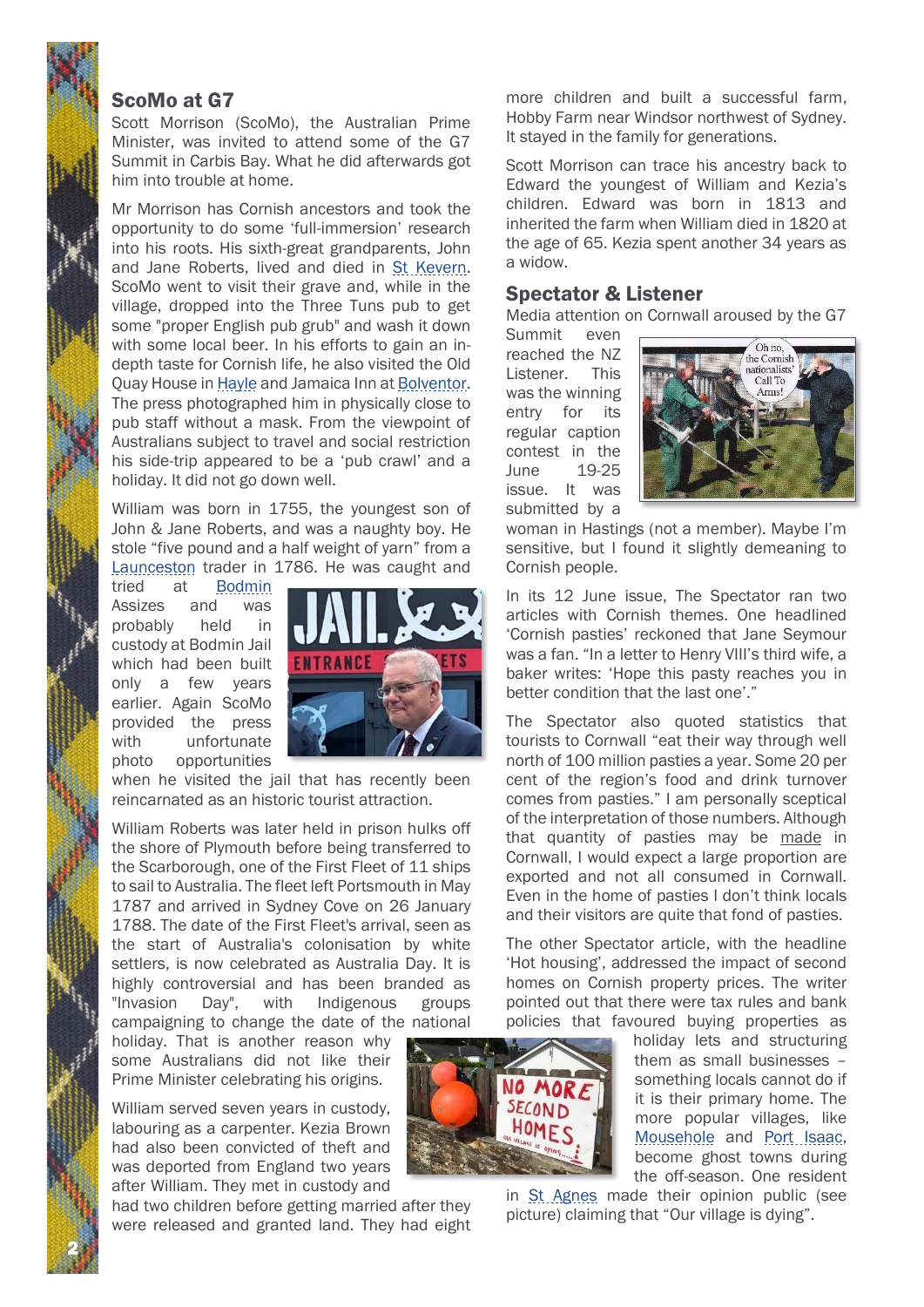### Loo with a view

Cornwall Council reviews its property portfolio regularly and sells surplus assets. One of its latest disposals was a toilet block on the cliff near Trevowhan, 10 miles from Land's End.



#### The freehold building and 0.22

acres (890 sq m) of land were listed with a guide price of £20,000 to £25,000. Soon after it was put up for auction the local community expressed an interest in repurposing it, so the sale was cancelled to provide time for consultation and investigating alternative uses.

Previous sales of decommissioned public facilities have proved popular. A toilet block in Newlyn was listed in 2018 at £15,000 but the auction settled at £73,000. In the current hot property market demand for the Trevowhan loos (which don't even have windows) might have been even greater.

#### Newlyn sea level

Another small unassuming building in Newlyn is



3

unlikely to be on the market any time soon. A little shed positioned next to the lighthouse at the end of the South Pier performed an invaluable function for 100 years as a tidal observatory.

A hole extends through the floor of the hut down

into the harbour wall forming a chamber with an inlet pipe connected to the sea. Equipment in the shed is linked to a float in the chamber and records the rise and fall of the tides. The chamber layout eliminates most of the wave movement.

The observatory was operated by Ordnance Survey, the UK's national mapping agency, from 1915. After six years, the accumulated recordings were used to establish the official mean sea level (MSL) for the whole of the British Isles known as the Ordnance Datum Newlyn. A network of highly accurate measurements was then developed to determine height above MSL for all geographical features appearing on Ordnance Survey maps across Cornwall, England, Scotland and Wales. The national role was so vital that the activities in the hut were governed by the Official Secrets Act for almost 70 years.

The building was listed as Grade II by Historic England in 2018 and is now in the custody of Natural Environment Research Council. The tide level gauge used to be checked twice every day and temperature, barometric and salinity measurements were also taken as these were

factors that affect MSL. The results of detailed calculations were literally set in concrete. A brass bolt is set in the floor and is the reference point precisely 15.588 feet (4.751 metres) above MSL.

The old mechanical recording drum has been replaced by electronic equipment. Although modern-day mapping uses satellite technology and GPS, the observatory continues to carry out its sea level monitoring. It provides an historic data series to measure tide level changes due to global warming.

#### **Olympics**

I am conflicted over the results of the women's coxless pair rowing event at the Olympics on 29 July. The race involved rowers from both New Zealand and Great Britain. Normally my loyalties would lie with the Kiwi athletes but a complication arose because Helen Glover, the Cornish rower who was trying to make a golden



come-back, was half of the British team. (See the last newsletter for details.)

The Kiwis won

gold (YAY!). Helen Glover and her partner, Polly Swann, came fourth (oh no!). They were outside the medals by 2.9 seconds which must have been a big disappointment for them. Glover's comeback was said to be special because she is now a mother of 3 but is not unlike Dame Valerie Adams, a mother of two, who achieved bronze in the shotput. Glover put on a brave face and said "The reward is knowing that we crossed the line giving it our all. The frustration would have been coming away from thinking we had more, and we didn't."

### Wellington on a plate

August is a month of celebrating food in Greater Wellington. For the 13<sup>th</sup> year the region's cafes, restaurants and bars are putting on a culinary festival. I grabbed an official programme because I like my food and we occasionally treat ourselves to a meal out. Thumbing through the

booklet I got to page 19 and found…

One of the temporary 'pop-ups' is a two-day offering by an Auckland chef, Adam Rickett, of 'Ansum



Pasty Co. [I have corrected the spelling mistake in the programme.] He can't call them Cornish,